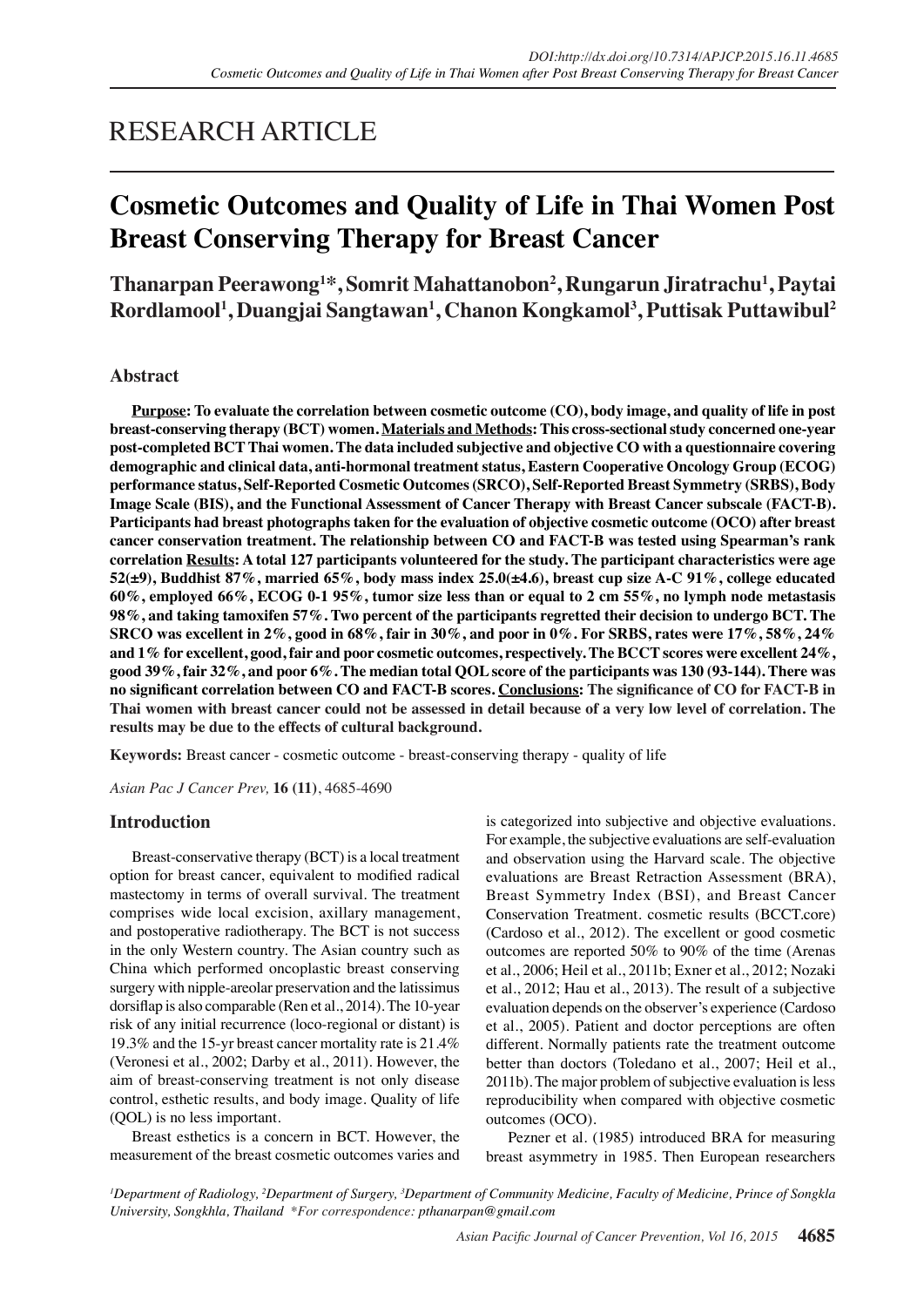#### *Peerawong Thanarpan et al*

developed computer software for evaluating OCO. The Breast Analyzing Tool (BAT) was developed for measuring the difference between left and right breast size using the patient's digital image. BAT calculates the BSI and derives a percentage difference (Fitzal et al., 2007). Another tool, the BCCT.core, was developed for automatic esthetic analysis based on a multiple of factors: such as breast asymmetry, color, and scar visibility features. A correct classification rate of around 70% is obtained when compared with a consensus evaluation by an expert panel (Cardoso and Cardoso, 2007).

Quality of Life (QOL) is the differentiation between expectations and experience. Breast cancer patients must deal with suffering from diagnosis to life after treatment. The dimensions of each patient's life are different. The health-related QOL questionnaires are introduced to measure common concerns. For the breast cancer patients, the Functional Assessment of Chronic Illness Therapy with Breast subscale (FACT-B) and the European Organization for Research and Treatment of Cancer Quality of Life Questionnaire (EORTC QLQ-C30), with breast cancer module (BR23), and Satisfaction with Life Domains Scale for Breast Cancer (SLDS-BC) have been used to evaluate breast cancer specific quality of life (Kanatas et al., 2012). There are many factors involved in breast cancer quality of life, such as age, marital status, body mass index, educational level, income, stage of disease, distance to treatment center and treatment (Hopwood et al., 2007; Munshi et al., 2010; Al-Naggar et al., 2011; He et al., 2012; Shen et al., 2012; Takei et al., 2012; Chang et al., 2014). However, in the BCT group, there are few data investigation factors that correlate with QOL.

The cosmetic result is the promising factor influencing QOL in women with Post BCT breast cancer. The subjective cosmetic outcome affected QOL. The patients with pronounced asymmetry after BCT have more fear of recurrence, more depressive symptoms, and a worse quality of life, but they do not experience a loss of femininity (Waljee et al., 2008). For the objective cosmetic outcomes, only the objective breast symmetry did not correlate with QOL (Krishnan et al., 2001; Exner et al., 2012). But the BCCT.core is computer software, and includes more than breast symmetry for analyzing OCO. Compared with BAT software, the agreement between objective and subjective evaluations is more common with the BCCT.core. The BCCT.core is also in agreement with the breast cancer treatment outcome scale (BCTOS), which has a correlation with QOL (Cardoso et al., 2009; Heil et al., 2011a; Heil et al., 2011b). Thus, we hypothesised that BCO, when evaluated using BCCT.core, should correlate with QOL.

## **Materials and Methods**

#### *Population*

All of the one-year post-completed BCT patients who visited Songklanagarind Hospital between April 2014 and October 2014 were invited to participate in the study. The inclusion criteria were age more than 18 years and the ability to understand the Thai language. Patients were excluded if they had any of the following

conditions: bilateral breast cancer, recurrent cancer or distance metastasis, other cancers, impaired cognition, a diagnosis of overt psychosis, major depression or delirium.

#### *Sample size*

The sample size was calculated for correlation in one sample for differentiation between 0 (no correlation) and 0.3 (poor correlation) with a significance level of 0.05 and power 0.9. The estimated sample size was 124 cases.

#### *Study design*

All of the participants were interviewed by female research assistants. Interviews took 20-30 minutes per

**Table 1. Demographic and Clinical Characteristics of the Participants (n=127)** 

| Characteristics                    |                                | $n(\%)$     |
|------------------------------------|--------------------------------|-------------|
| Age (year)(mean(SD))               |                                | 51.9 (8.9)  |
| <b>Buddhist</b>                    |                                | 111 (87.4)  |
| Marital status                     | Single                         | 25(19.7)    |
|                                    | Married                        | 82 (64.6)   |
|                                    | Divorced                       | 20(15.8)    |
| Post-menopausal status             |                                | 105 (82.7)  |
| Body mass index (mean(SD))         |                                | 24.97 (4.6) |
| Breast cup (Bra size)              |                                |             |
|                                    | А                              | 25 (19.7)   |
|                                    | B                              | 56 (44.1)   |
|                                    | $\overline{C}$                 | 35 (27.6)   |
|                                    | D&E                            | 11(8.7)     |
| <b>Educational</b> level           |                                |             |
|                                    | At least university            | 66 (52.0)   |
|                                    | Secondary school               | 29 (22.8)   |
|                                    | Primary and below              | 32 (25.2)   |
| Disease status                     |                                |             |
| Axillary management                |                                |             |
|                                    | No                             | 4 $(3.2)$   |
|                                    | Axillary lymph node dissection | 88 (69.3)   |
|                                    | Sentinel lymph node dissection | 35 (27.6)   |
| Stage                              |                                |             |
| T stage                            | <b>Tis</b>                     | 7(5.5)      |
|                                    | >2cm                           | 77 (60.6)   |
|                                    | $>2cm$ .                       | 50 (39.4)   |
| N stage                            | N <sub>0</sub>                 | 98 (77.2)   |
|                                    | N1                             | 23(18.1)    |
|                                    | N <sub>2</sub>                 | 6(4.7)      |
| Received neoadjuvant chemotherapy  |                                | 11<br>(8.7) |
| Received adjuvant chemotherapy     |                                | 101 (79.5)  |
| Anti-hormonal therapy              |                                |             |
|                                    | N <sub>0</sub>                 | 44 (34.7)   |
|                                    | Tamoxifen                      | 73 (57.5)   |
|                                    | Aromatase inhibitor            | 10<br>(7.9) |
| *Abbreviation: Tis, in situ cancer |                                |             |

**Table 2. The Correlation Coefficients between Cosmetic Outcome and Quality of Life in Each Domain**

|             | PW <sub>B</sub> | <b>SWB</b> | EWB              | <b>FWB</b> | BCS     | Total   |
|-------------|-----------------|------------|------------------|------------|---------|---------|
| <b>SRCO</b> | $-0.13$         | $-0.05$    | $-0.07$          | $-0.18*$   | $-0.12$ | $-0.14$ |
| <b>SRBS</b> | $-0.12$         | 0.17       | 0.03             | 0.01       | 0.04    | 0.04    |
| OCO         | $-01$           | 0.03       | $\left( \right)$ | $-0.04$    | 0.01    | $-0.02$ |

\**P*<0.05; Abbreviation: PWB, Physical Well-being; SWB, Social Wellbeing; EWB, Emotional Well-being FWB, Functional Well-being; BCS, Breast cancer subscale; SRCO, Self-rated Cosmetic Outcome; SRBS, Self-rated Breast Symmetry; OCO,Objective Cosmetic Outcome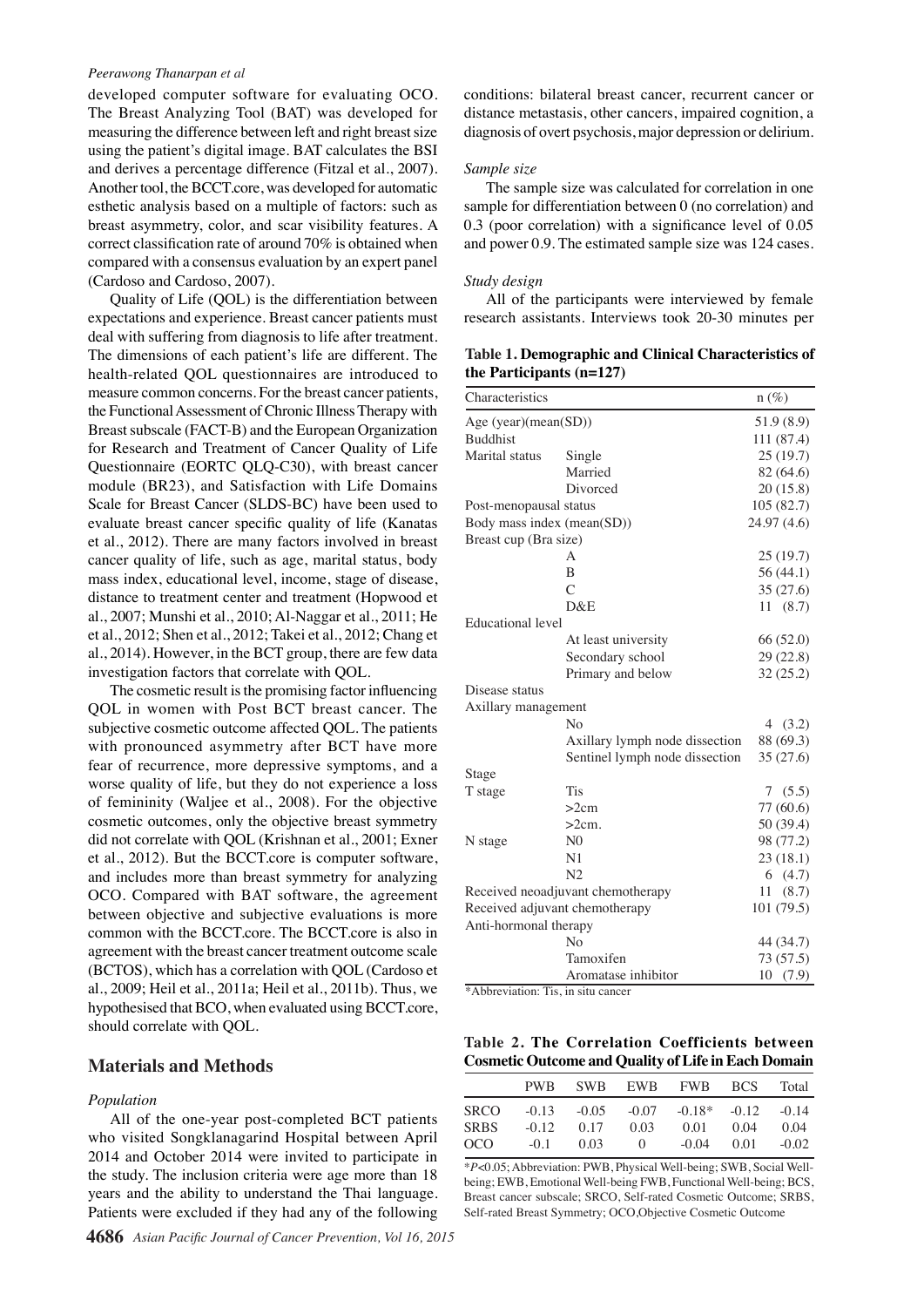*DOI:http://dx.doi.org/10.7314/APJCP.2015.16.11.4685 Cosmetic Outcomes and Quality of Life in Thai Women after Post Breast Conserving Therapy for Breast Cancer* **Table 3. Comparison of Quality of Life Scores (mean (SD)) in the Studies with Breast Conserving Therapy**

|                                         | <b>PWB</b> | <b>SWB</b> | <b>EWB</b> | <b>FWB</b> | <b>BCS</b> | Total       |
|-----------------------------------------|------------|------------|------------|------------|------------|-------------|
| Japanese study (Ohsumi et al., 2009)    | 23.5(2.1)  | 21.1(8.7)  | 20.0(3.0)  | 22.1(5.2)  | 25.6(4.4)  | 115.4(14.5) |
| Chinese study (He et al., 2012)         | 22.0(4.0)  | 22.0(4.0)  | 18.0(4.0)  | 18.6(6.6)  | 23.0(4.0)  | 104.0(15.0) |
| American study a (Beaulac et al., 2002) | 26.0(0.3)  | 24.6(0.5)  | 20.6(0.3)  | 24.4(0.4)  | 27.2(0.5)  | 122.7(1.4)  |
| This study                              | 25.2(2.7)  | 25.5(3.0)  | 22.1(2.4)  | 26.3(2.5)  | 28.0(4.4)  | 127.1(11.2) |

\*Abbreviation: SD, Standard deviation; PWB, Physical Well-being SWB, Social Well-being; EWB, Emotional Well-being FWB, Functional Wellbeing; BCS, Breast cancer subscale

case. After the interviews, the female researcher or research assistants took breast photographs in a separate room. Markers were placed on the sternal notch and 25 centimeters below this point. The photographs were taken from the anterior-posterior view in the same position, from the patient's neck to her umbilicus. Finally, using BCCT. core software, the digital photographs were evaluated for objective cosmetic outcome. The Ethics Committee of the Faculty of Medicine, Prince of Songkla University approved this study (EC: 56-456- 07-1).

#### *Instruments*

The questionnaire comprised four parts. Researchers or research assistants answered the first part, which included general patient characteristics and treatment status. In parts 2 to 4, participants were asked their opinions on the importance of BCT, Self-rated Cosmetic Outcome (SRCO), Self-rated Breast Symmetry (SRBS) using Harvard's scale, satisfaction with BCT and the Functional Assessment of Cancer Therapy-Breast (FACT-B).

A scale from 1 (very important) to 4 (not important) was used to rate patient opinion on the importance of BCT. The SRCO scale is 1(excellent result) to 4 (poor result). The SRBS is categorized into four levels: 1 (treated breast nearly identical to untreated breast), 2 (treated breast slightly different than untreated), 3 (treated breast clearly different than the untreated breast but not seriously distorted) and 4 (treated breast seriously distorted) (Cardoso et al., 2012). Participant satisfaction with BCT was a yes/no question.

The FACT-B evaluated five aspects: Physical Wellbeing (PWB), Social Well-being (SWB), Emotional Well-being (EWB), Functional Well-being (FWB), and the Breast Cancer Subscale (BCS). The scoring range was 0-144. A higher score represents a better QOL (Brady et al., 1997).

#### *Objective cosmetic measurement*

In a separate room, a CANON EOS 50D with adequate image resolution was used to take the photo for determining the cosmetic outcome. The room was lit from both sides and in front of the participant in order to reduce any shadow. The camera-to-patient distance was 1.5 meters from the wall. In the objective cosmetic analysis process, the BCCT.core software was displayed with the same monitor resolution. The same medical professional operated the objective cosmetic evaluation tool. The OCO was interpreted as excellent, good, fair or poor.

### *Statistical analysis*

Participant characteristics, opinion of importance of BCT, SRCO, SRBS, and satisfaction with BCT and

FACT-B were all evaluated using descriptive statistical analysis. Spearman's correlation was used for evaluating the correlation between cosmetic outcome and QOL. Statistical analysis was conducted using the R program.

### **Results**

During a six-month period a total of 127 one-year post-BCT patients volunteered to participate in this study. The characteristics were age  $(52(\pm 9))$ , Buddhist  $(87\%)$ , married  $(65\%)$ , body mass index  $(25.0(\pm 4.6))$ , breast cup size A-C (91%), university educated (60%), employed (66%), ECOG 0-1 (95%), T1 (55%), N0 (98%), and taking tamoxifen (57%). Characteristics and clinical data are shown in Table 1.

Of the participants, 69% were concerned about their breast cosmetics. However, only 2% of the participants regretted BCT. The SRCO was excellent 2%, good 68%, fair 30%, and none of the 127 participants rated their cosmetic outcome as poor. For SRBS: 17%, 58%, 24% and 1% for excellent, good, fair and poor cosmetic outcomes, respectively. The BCCT.core reported excellent 24%, good 39%, fair 32%, and poor 6%. Cosmetic outcomes are distributed by regulation.

The median total QOL score of the participants was 130(93-144). The median PWB, SWB, EWB, FWB and BCS scores were 26(16-28), 26(16-28), 23(12-24), 27(14- 36) and 29(17-36), respectively.

#### *Correlation between cosmetic outcome and quality of life*

There was no significant correlation between the level of cosmetic outcome and total quality of life score. The levels of significance were  $-0.02$  (p=0.80), 0.04( $p=0.66$ ) and 0.14( $p=0.11$ ) for OCO, SRBS and SRCO, respectively. Only SRCO was correlated with FWB, with a level of correlation of  $0.18(p=0.04)$ . The correlation between cosmetic outcome and other aspects of QOL are shown in Table 2. The correlation was poor to no correlation without statistical significance.

## **Discussion**

It is possible for breast cancer patients to live long and full lives. Thus, esthetic outcome and quality of life are important. However, the relationships between these results remain unclear. A large survey study was conducted; it included 714 participants. This study determined patient-breast cosmetic outcome ratings using 8-items for cosmetic evaluation from BCTOS. Then it categorized scores into three groups: minimal asymmetry, moderate asymmetry, and pronounced asymmetry. The participants with pronounced asymmetry fared poorly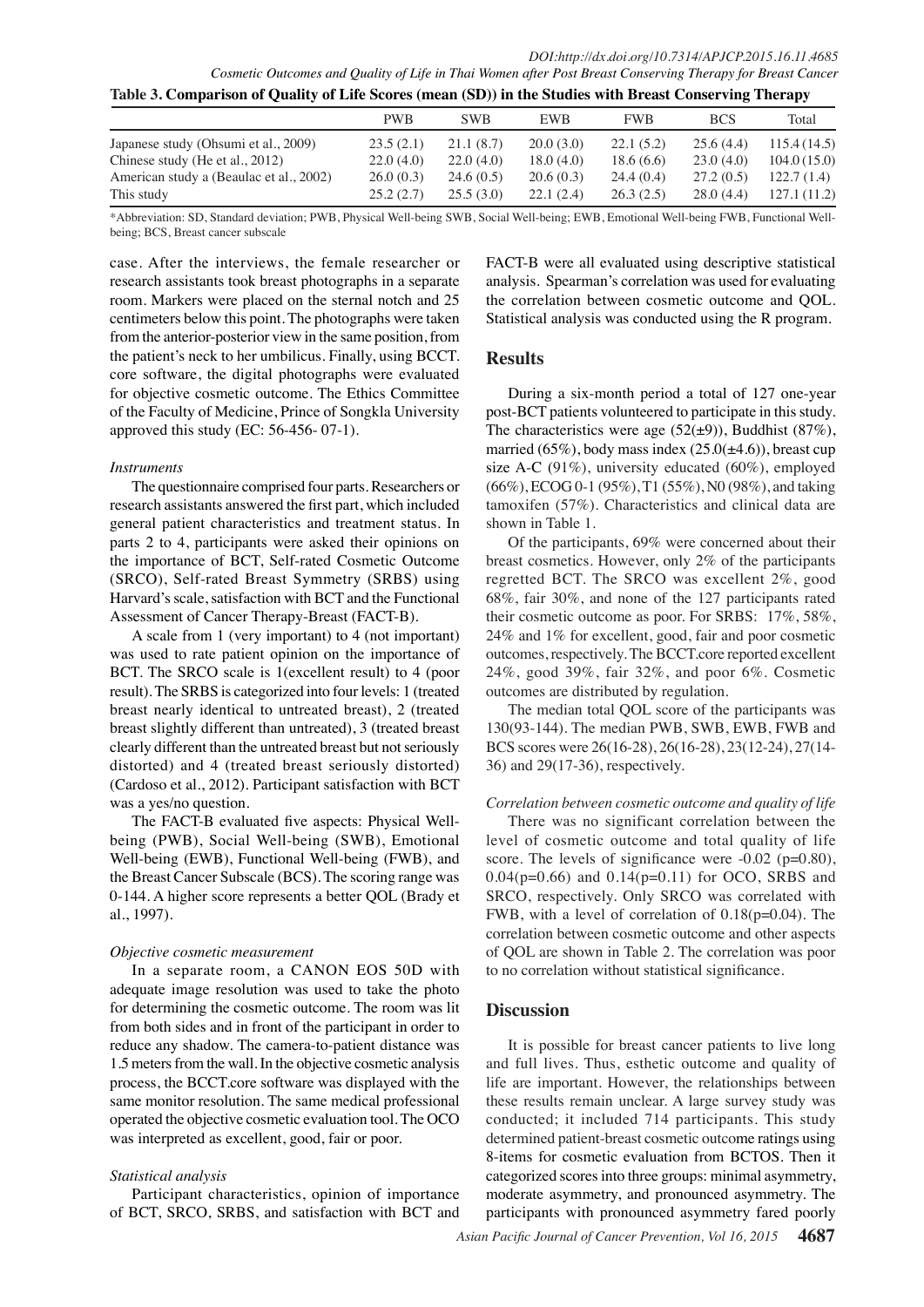#### *Peerawong Thanarpan et al*

in many aspects, such as fear of disease recurrence and depressive symptoms. QOL is also involved. They used patient-rated QOL (scale 0 to 100). The QOL score is 86.3, 86.0 and 84.2 for minimal asymmetry, moderate asymmetry, and pronounced asymmetry, respectively (Waljee et al., 2008). However, the 1.8-score change is hard to translate into a minimal clinically important difference.

Concerning objective cosmetic outcome, the secondary data analysis included 54 participants with an average age of 65 years. The objective cosmetic outcome measured breast size difference, breast symmetry, breast fibrosis, and telangiectasia. These 4 scales were summed and translated to the Cosmetic Index (CI). The correlation coefficients between level of CI and SF-36 were -0.13 and -0.03 for mental and physical health, without statistical significance (Krishnan et al., 2001). The prospective study, which included 101 participants, was conducted using computer aided breast symmetry measurements. The results showed no significant correlation between the BSI and the BR23. The study concluded that breast symmetry is not a major factor in patient QOL. The cosmetic outcome seems to be less important in the BCT (Exner et al., 2012).

In previous studies, the BCCT.core software had moderate to substantial agreement with health care providers and fair agreement with BCTOS esthetic status (Cardoso et al., 2009; Heil et al., 2011b). However, the prospective study included 531 BCT patients and mastectomy with immediate reconstruction patients, using BCCT.core, EORTC QLQ-C30, and BR23. No association between general QOL and objective cosmetic outcome was found (Kim et al., 2015). In this study, there is no significant correlation between the level of objective cosmetic outcome and FACT-B. Moreover, the subjective cosmetic outcome has no correlation with FACT-B. We calculated the power of the test for determining errors in the result. The power of the test was 80%, 69%, and 50% for the objective cosmetic outcome, SRBS, and SRCO. Thus we would need a total of 2,800 participants to reach a power of the test of 90%. On the other hand, if the 20% chance to error occurred. The relationship between cosmetic outcome and QOL is still very poor. If we are going to improve the QOL of women with breast cancer other methods should be considered.

There are two possibilities in which a false negative result could occur. First, the participants had high FACT-B scores, 87.4% of whom are Buddhist. Thailand has high collectivism score and high femininity score by cultural tool of the Hofstede Centre. In a collectivist society, people are born into extended families, the harmony of which should always be maintained, and displays of sadness are encouraged. In a femininity society, relationships and quality of life are important, both men and women can be tender and focus on relationships, and the sexual harassment is a minor issue (Hofstede et al., 2010). Thus women with breast cancer tend to receive tender support from their husbands, friends, and family. The Maha Mangala Sutta contains a discourse of the Buddha on the subject of blessings. Contentment is one of the thirtyeight blessings that can relieve suffering. Contentment is defined as the acceptance of conditions and situations

as they arise, with equanimity and without grumbling (Soni, 1978). If QOL is the gap between expectation and experience, contentment will reduce the gap by reducing the expectations in life, allowing women with breast cancer peace of mind. The result of cultural background shows a higher FACT-B score in Thai women with breast cancer on SWB, EWB and FWB (Table 3). Second, the cosmetic outcome of this study is comparable with others, although Thai women do not have large breasts (63.8% Bra Size A and B). The demographic data showed 74.8% of participants had a moderate or high education. The awareness of breast cancer and women's education will bring them present to the hospital by the small tumor. Healthcare providers could recommend BCT to women with breast cancer. Therefore, the OCO in this study is not much different from the other studies (Krishnan et al., 2001; Heil et al., 2011b; Exner et al., 2012). Due to the poor distribution of the data, we could not achieve statistical significance.

The QOL measurement tools are factors that could have contributed to the negative results in this study. The QLQ-C30 is a cancer-specific QOL questionnaire, which includes nine domains: physical, role, cognitive, emotional, social, fatigue, pain, nausea, and vomiting. The BR23 is the module, which covers body image, sexuality, arm symptoms, and systemic therapy side effects (Aaronson et al., 1993; Sprangers et al., 1996). The FACT-B is a 44-item cancer-specific QOL that comprises PWB, SWB, EWB, FWB, satisfaction with the doctor, and BCS (Brady et al., 1997). The SLDS-BC is the 32-item, 7-point Likert's scale, including five domains: social functioning, appearance, physical functioning, communication with physical providers and spirituality (Spagnola et al., 2003). Much in evidence, there is no domain related to the symmetry of the breast and specific to the cosmesis in the general cancer-specific questionnaires.

The BCTOS and BREAST-Q are instruments for cosmetic and reconstructive breast surgery. The BCTOS includes three domains: functional status, cosmetic status, and breast-specific pain. The cosmetic status comprises breast size, breast texture, nipple appearance, breast shape, breast elevation, scar tissue, fit of bra, and fit of clothing. Although the BCTOS includes cosmetic status, the level of correlation with SF-36 physical health is still very low (Stanton et al., 2001). The BCTOS has not been developed in the Thai language. The BREAST-Q is a new instrument designed to evaluate outcomes in women who have undergone different types of breast surgery. The BREAST-Q evaluates both the QOL domain and satisfaction domain; it has modules for different situations, such as Augmentation, Reduction/ Mastopexy, Mastectomy, and Reconstruction. But the Breast Conserving Therapy module is underdeveloped (Cano et al., 2013). Thus, we could only use the generic cancer-specific questionnaires in the study. The FACT-B was translated into the Thai language and it determined the psychometric properties. FACT-B and EORTC QLQ-C30 with BR23 were compared for validity and reliability. The construct validity of factor analysis determined both of the instruments. The results showed that both instruments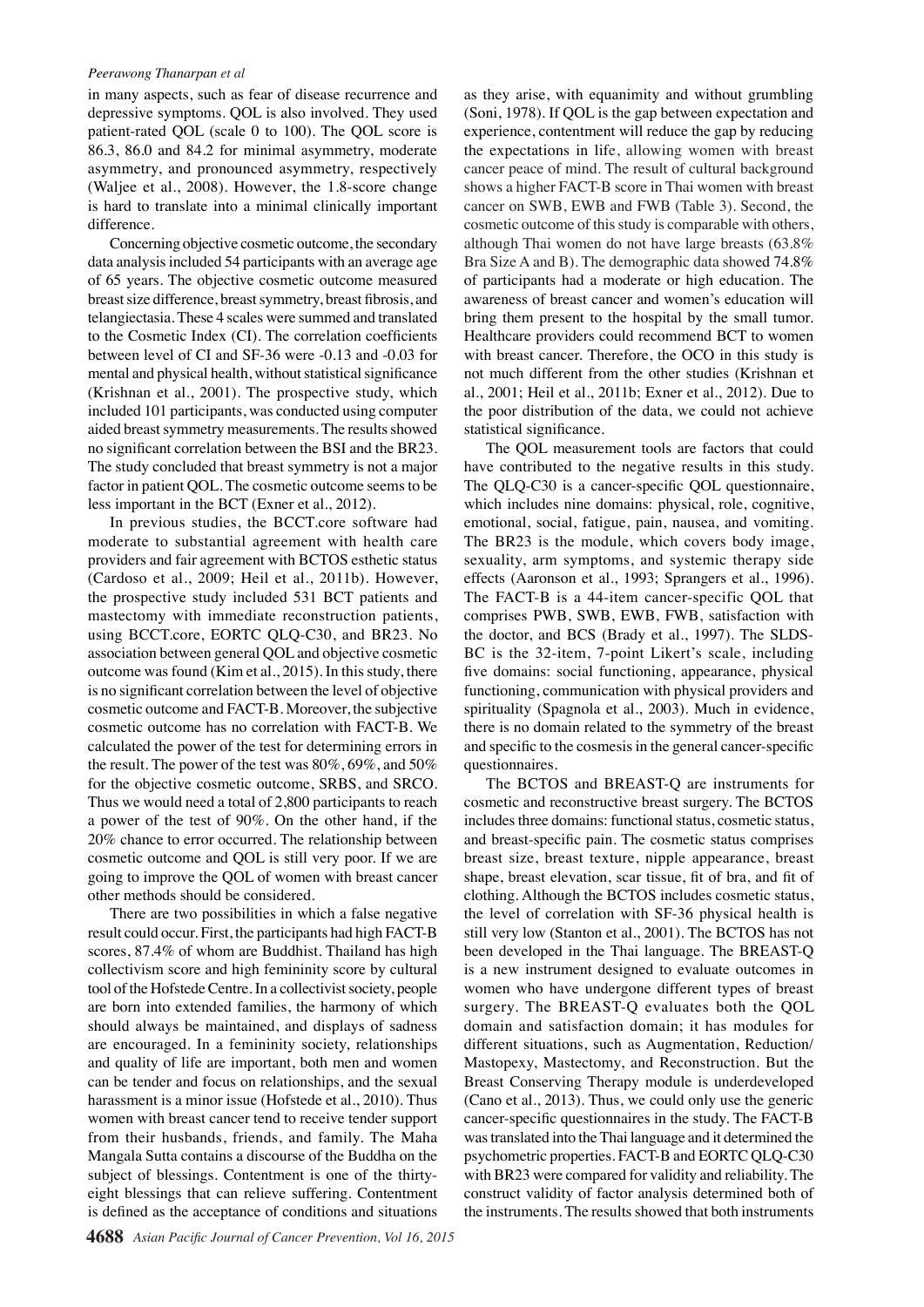#### *DOI:http://dx.doi.org/10.7314/APJCP.2015.16.11.4685 Cosmetic Outcomes and Quality of Life in Thai Women after Post Breast Conserving Therapy for Breast Cancer*

were conceptually cross-cultural equivalents for Thai women with breast cancer undergoing treatment. The reliability of internal consistency for a week to a month after the completion of treatment showed both instruments had a good criterion (Glangkarn et al., 2011). We chose FACT-B in the study because it was developed with an emphasis on patient values and brevity. Thus, the negative results show that only CO had no correlation with the domain in the questionnaire. The value of CO in other dimensions of women's lives has not been evaluated yet.

Limitations: This study included only Thai BCT patients. Although the OCO are comparable, the QOL data are different due to cultural background. The age of the participant is also important. Secondly, this study included breast cancer patients whose average age was 52 years old. If we included younger women, the results would be more promising. Thus, generalizations should be careful.

In conclusion, the results may be interpreted in two ways. First, breast cancer centers should consider the appropriate procedures for improving the QOL of Thai BCT patients, especially concerning cosmetic outcomes. Second, there is a lot of uncertainty surrounding the values of OCO. The level of cosmetic outcome is important; however, the meaning has not yet been evaluated by the generic cancer-specific QOL instruments. Thus, we must determine the true values in order to establish good indicators for the improvement of our patients' lives.

## **Acknowledgements**

The authors would like to thank the Faculty of Medicine, Prince of Songkla University for funding the research, and Ms. Sojirat Supanichwatana and Ms. Achara Rattanaachania, our research assistants, for their dedication and impressive teamwork. The authors also would like to thank Trevor Pearson for English language advice. Furthermore, we would also like to thank our participants for their determination, generosity, and goodwill.

# **References**

- Aaronson NK, Ahmedzai S, Bergman B, et al (1993). The European organization for research and treatment of cancer QLQ-C30: a quality-of-life instrument for use in international clinical trials in oncology. *J Natl Cancer Inst*, **85**, 365-76.
- Al-Naggar RA, Nagi NM, Ali MM, et al (2011). Quality of life among breast cancer patients in Yemen. *Asian Pac J Cancer Prev*, **12**, 2335-41.
- Arenas M, Sabater S, Hernandez V, et al (2006). Cosmetic outcome of breast conservative treatment for early stage breast cancer. *Clin Transl Oncol*, **8**, 334-8.
- Beaulac SM, McNair LA, Scott TE, et al (2002). Lymphedema and quality of life in survivors of early-stage breast cancer. *Arch Surg*, **137**, 1253-7.
- Brady MJ, Cella DF, Mo F, et al (1997). Reliability and validity of the functional assessment of cancer therapy-breast qualityof-life instrument. *J Clin Oncol*, **15**, 974-86.
- Cano SJ, Klassen AF, Scott AM, et al (2013). A closer look at the BREAST-Q((c)). *Clin Plast Surg*, **40**, 287-96.
- Cardoso JS, Cardoso MJ (2007). Towards an intelligent

medical system for the aesthetic evaluation of breast cancer conservative treatment. *Artif Intell Med*, **40**, 115-26.

- Cardoso MJ, Cardoso JS, Vrieling C, et al (2012). Recommendations for the aesthetic evaluation of breast cancer conservative treatment. *Breast Cancer Res Treat*, **135**, 629-37.
- Cardoso MJ, Cardoso JS, Wild T, et al (2009). Comparing two objective methods for the aesthetic evaluation of breast cancer conservative treatment. *Breast Cancer Res Treat*, **116**, 149-52.
- Cardoso MJ, Santos AC, Cardoso J, et al (2005). Choosing observers for evaluation of aesthetic results in breast cancer conservative treatment. *Int J Radiat Oncol Biol Phys*, **61**, 879-81.
- Chang O, Choi EK, Kim IR, et al (2014). Association between socioeconomic status and altered appearance distress, body image, and quality of life among breast cancer patients. *Asian Pac J Cancer Prev*, **15**, 8607-12.
- Darby S, McGale P, Correa C, et al (2011). Effect of radiotherapy after breast-conserving surgery on 10-year recurrence and 15-year breast cancer death: meta-analysis of individual patient data for 10,801 women in 17 randomised trials. *Lancet*, **378**, 1707-16.
- Exner R, Krois W, Mittlbock M, et al (2012). Objectively measured breast symmetry has no influence on quality of life in breast cancer patients. *Eur J Surg Oncol*, **38**, 130-6.
- Fitzal F, Krois W, Trischler H, et al (2007). The use of a breast symmetry index for objective evaluation of breast cosmesis. *Breast*, **16**, 429-35.
- Glangkarn S, Promasatayaprot V, Porock D, et al (2011). Measuring quality of life in thai women with breast cancer. *Asian Pac J Cancer Prev*, **12**, 637-44.
- Hau E, Browne L, Capp A, et al (2013). The impact of breast cosmetic and functional outcomes on quality of life: longterm results from the St. George and Wollongong randomized breast boost trial. *Breast Cancer Res Treat*, **139**, 115-23.
- He ZY, Tong Q, Wu SG, et al (2012). A comparison of quality of life and satisfaction of women with early-stage breast cancer treated with breast conserving therapy vs. mastectomy in southern China. *Support Care Cancer*, **20**, 2441-9.
- Heil J, Czink E, Golatta M, et al (2011a). Change of aesthetic and functional outcome over time and their relationship to quality of life after breast conserving therapy. *Eur J Surg Oncol*, **37**, 116-21.
- Heil J, Dahlkamp J, Golatta M, et al (2011b). Aesthetics in breast conserving therapy: do objectively measured results match patients' evaluations? *Ann Surg Oncol*, **18**, 134-8.
- Hofstede GH, Hofstede GJ, Minkov M (2010). Cultures and organizations : software of the mind: intercultural cooperation and its importance for survival, New York, McGraw-Hill.
- Hopwood P, Haviland J, Mills J, et al (2007). The impact of age and clinical factors on quality of life in early breast cancer: an analysis of 2208 women recruited to the UK START Trial (Standardisation of Breast Radiotherapy Trial). *Breast*, **16**, 241-51.
- Kanatas A, Velikova G, Roe B, et al (2012). Patient-reported outcomes in breast oncology: a review of validated outcome instruments. *Tumori*, **98**, 678-88.
- Kim MK, Kim T, Moon HG, et al (2015). Effect of cosmetic outcome on quality of life after breast cancer surgery. *Eur J Surg Oncol*, **41**, 426-32.
- Krishnan L, Stanton AL, Collins CA, et al (2001). Form or function? Part 2. Objective cosmetic and functional correlates of quality of life in women treated with breastconserving surgical procedures and radiotherapy. *Cancer*, **91**, 2282-7.